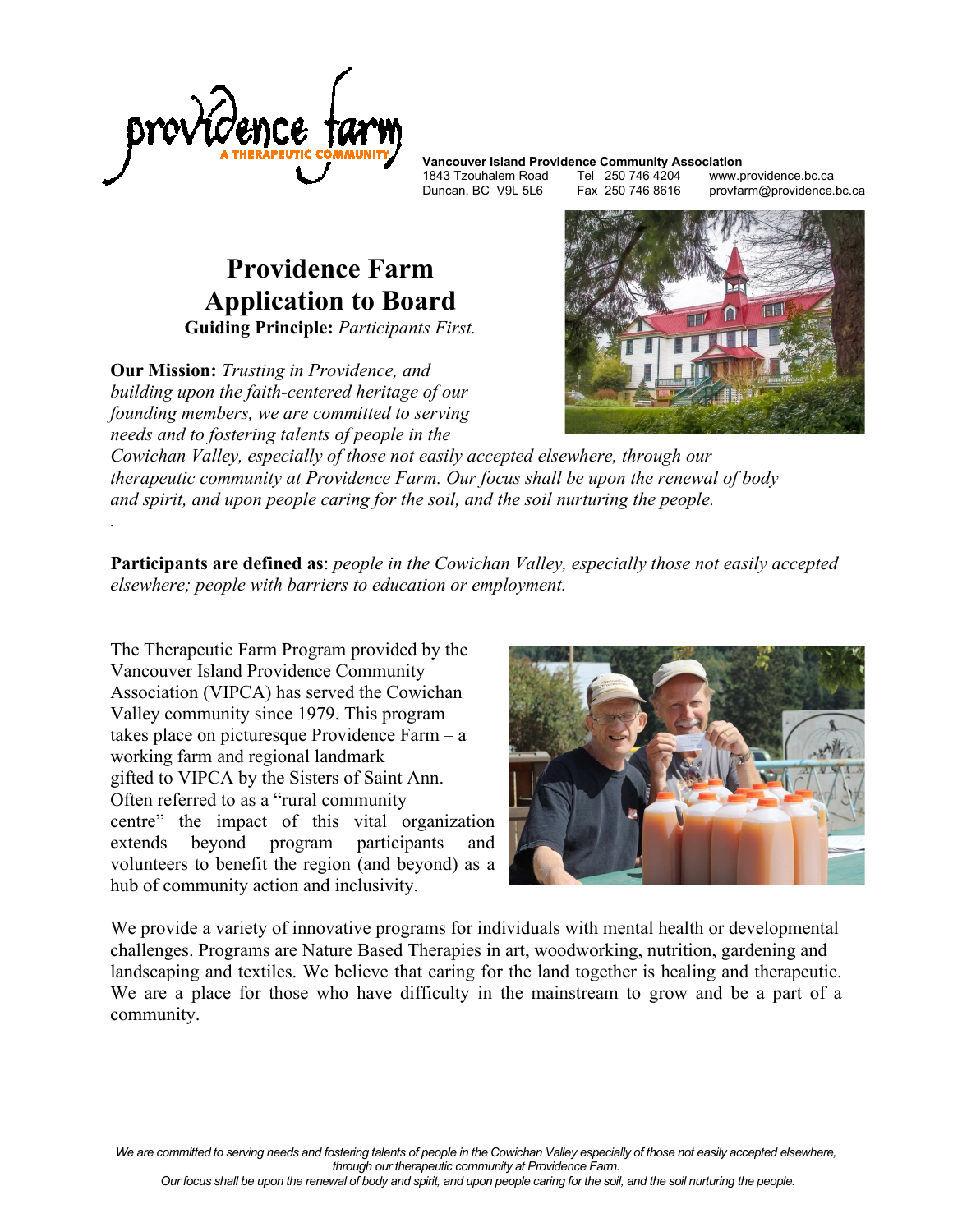## **Board Member Application**

The Vancouver Island Providence Community Association (Providence Farm) is currently looking for new Board members. As a Board member you will become a trustee of the Association and will be required to assist in decisions, both long and short term that will impact the direction the Farm takes. You have a fiduciary relationship with the Association and need to become familiar with the operations of the organization; be regularly involved in board activities and ultimately develop a trusting relationship with the organization.

Providence Farm operates with a Policy Governance model. A Governance Board provides oversight and long-term strategic planning for the organization; the Board does not directly involve itself with operations. The Board's relationship with Operations is through the Executive Director.

As a Board member, you will be responsible for:

- Purpose: by ensuring the implementation of the organization's mission and vision.
- Continuity: by providing continuity for managing and implementing the organizations affairs.
- Progress: by setting the rate of progress that the organization takes in reaching its strategic plan.

• Identity: by securing community support and appreciation for the organization's core values, visions, mission and long-term direction.

As a Board member you are usually required to commit time to both the monthly Board meetings and the committees of the Board. Board meetings currently take place in the evenings once per month, and are approximately 3 hours in duration.. Committees (Finance, Governance, Fundraising, Land Management and Executive) usually schedule meetings once per month. The total monthly hours of commitment, including reading and preparation, is approximately 10 hours. Some Board members volunteer additional time to the organization to support events, promote Providence in the community, and assist the various programs in different ways. All Directors are expected to be advocates for the Farm.

Although the Bylaws allow for up to 15 Board members, the average number is 10. New Director appointments are for two and three year terms with extensions to a maximum of 6 years. Our selection process includes completion of the attached application. There will be a personal interview with the potential Board member and member(s) of the Board Governance Committee to determine if there is a fit with the requirements of the Board. Subsequently there is a requirement for the potential member to present at a Board of Directors meeting. New Board members are required to complete a RCMP (Police) check, a Personal History Summary (Liquor License requirement), a Consent to Act as a Director form, a form acknowledging that you have read and understand the Societies Act sections 40-60, and a confidentiality form.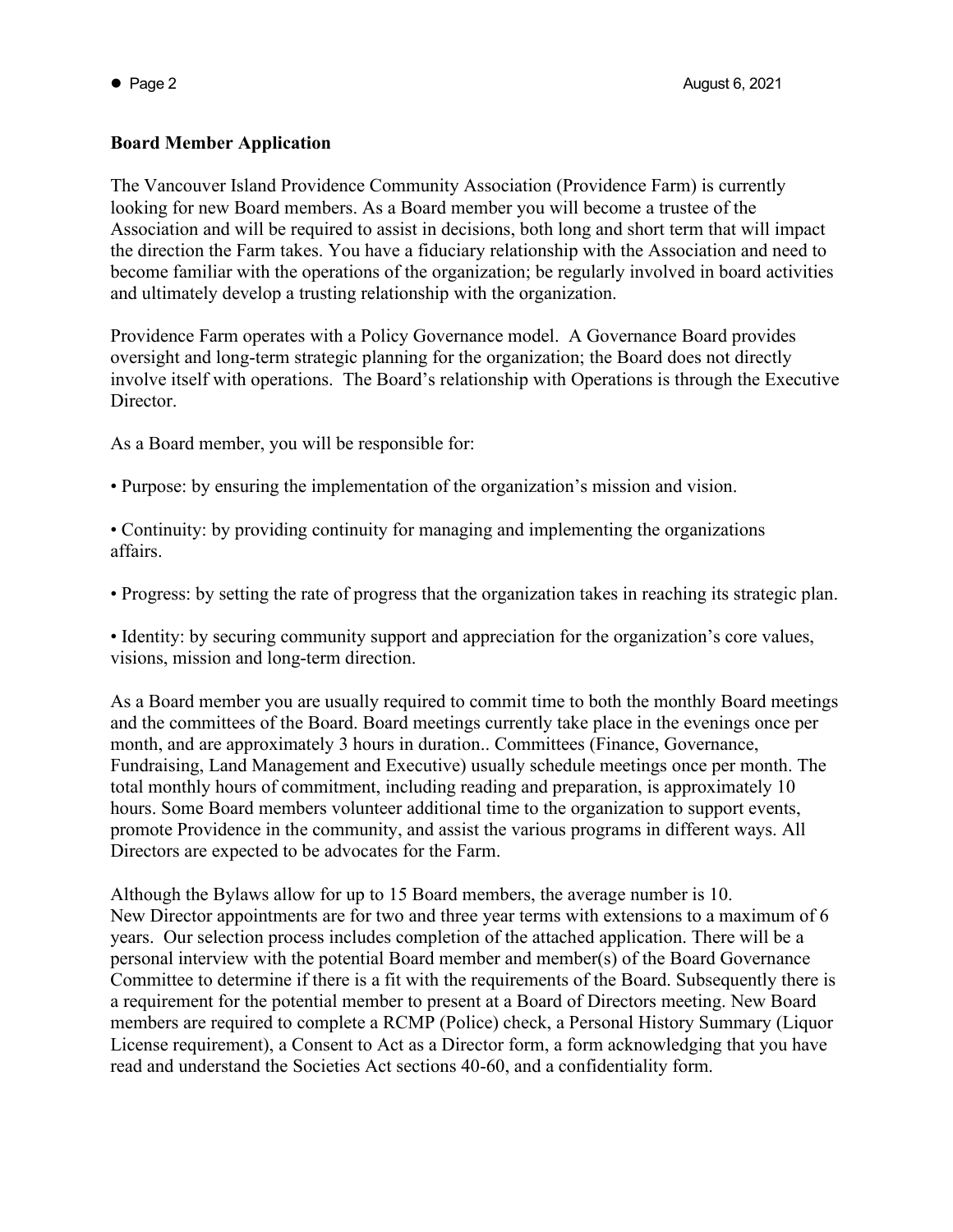We have attached a recruitment document and invite you to contact the Executive Director or any of the current Board members. The contact information for Board members can be obtained from our Executive Director, Tracy Parow at 250 746-4204. Should you be recommended for appointment, elections will be made at the Annual General Meeting held in September of each year. Board training will commence in September for all Board members and will include goals and strategies, governance, issues of confidentiality, conflict of interest and fiduciary responsibilities et.al.

Every newly appointed Board member must have been a member of VIPCA for one (1) year. Governance policy recognizes the attendance policy

"Board and committee members are expected to demonstrate their commitment to the Association by unbroken attendance at the Board or committee on which they sit except when prevented by unforeseeable events."

## **Please save this document, fill out the following information and email completed forms to [ProvFarm@providence.bc.ca](mailto:provfarm@providence.bc.ca)**

| Name:          |              |  |
|----------------|--------------|--|
| Address:       |              |  |
| City/Province: | Postal Code: |  |
| Phone $(H)$ :  | Cellular:    |  |
| Email:         |              |  |

Barring unforeseen circumstances, are you able to commit 10 hours per month to the Vancouver Island Providence Community Association as a Board member? We recognize that there may be times when members are away on leave, such as annual vacation.

| Yes <b>⊙</b> NoΩ Please explain if no. |  |
|----------------------------------------|--|
|                                        |  |

Please indicate your knowledge of Providence Farm, its history and the services provided.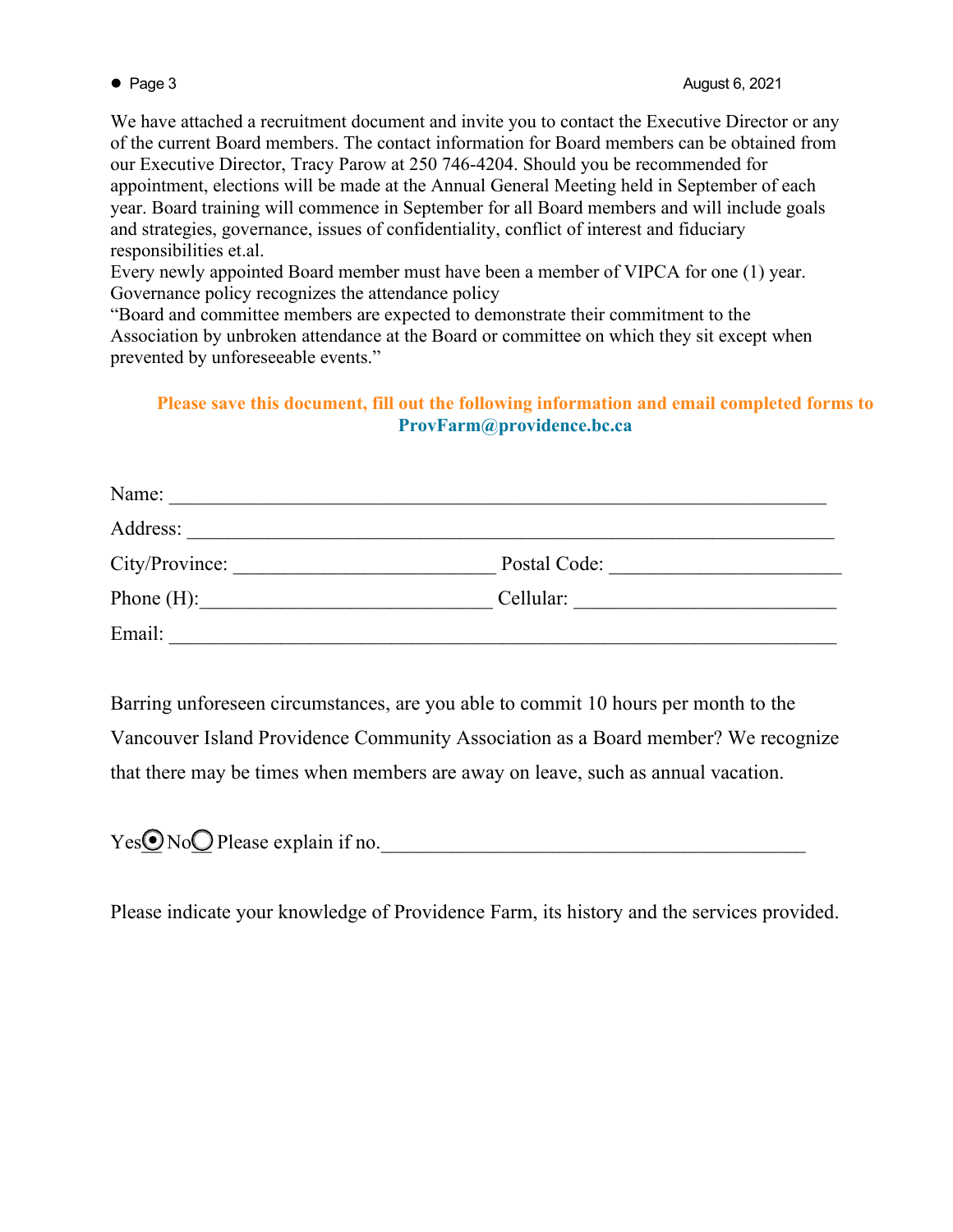Why are you interested in being a Board member?

What skills and experience do you feel you have to offer the association as a Board member?

What areas of expertise and interests do you have? (Attach a resume if of relevance.)

What goals might you hope to accomplish as a member of the Board?

Do you bring any volunteer experience that you feel is relevant?